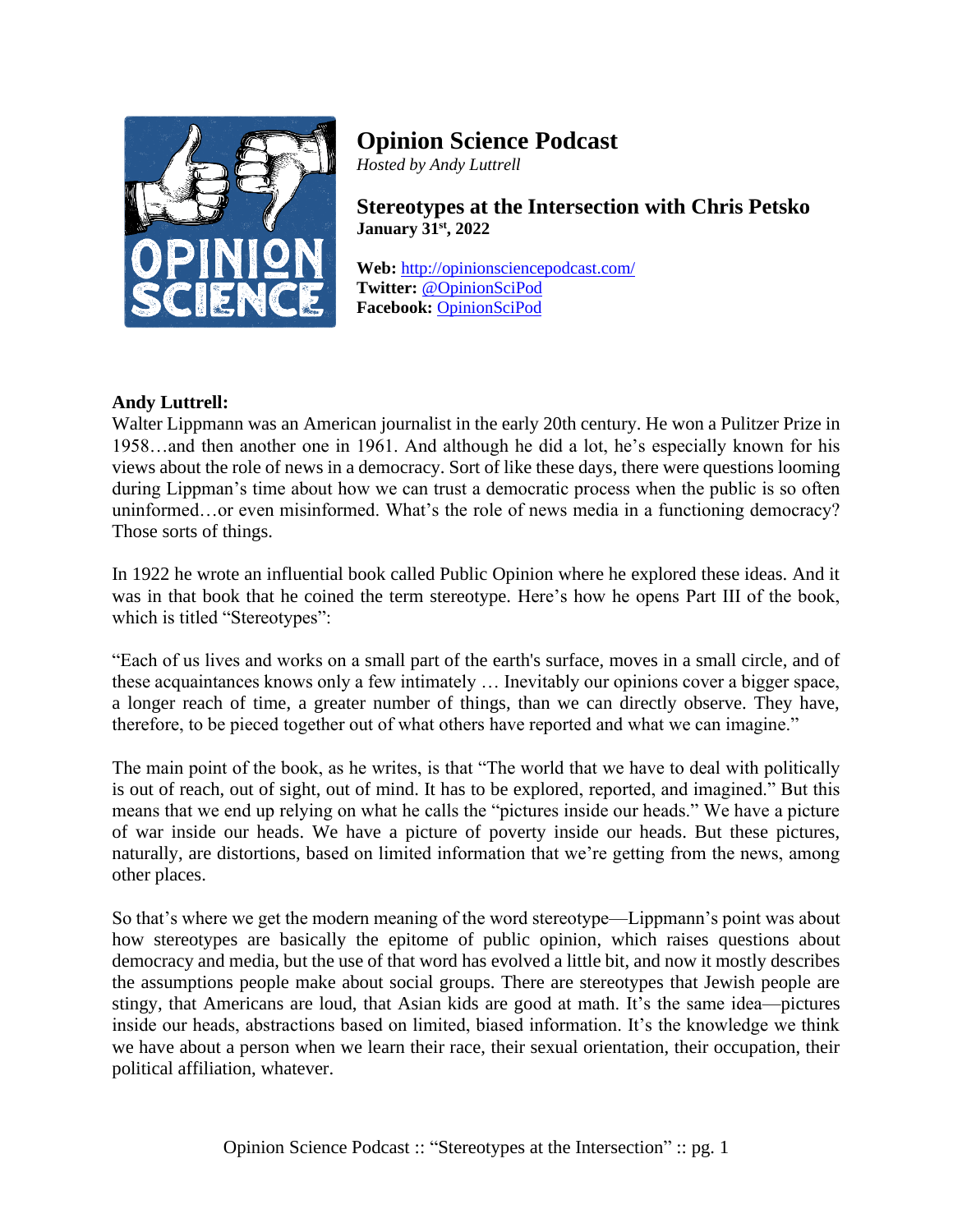And this raises an intriguing question about our psychology. Because everyone you meet is defined by a whole bunch of identities—everyone can be thought of in terms of their race, or their gender, or their nationality, or even by a specific combination of those identities. Lots of possible pictures inside our heads. But which picture comes into clearest focus in the moment?

You're listening to Opinion Science, the show about our opinions, where they come from, and how they change. I'm Andy Luttrell. And I was really excited to talk to today's guest, Chris Petsko. Chris is a postdoc at Duke University, but before that he got his PhD in social psychology at Northwestern University. I've known Chris for a while, and he's the kind of guy you're always excited to see at a conference because he's super sharp and super friendly. And over the last few years, he's been developing what he calls a lens-based account of intersectional stereotyping. It's basically a way of thinking about when people jump to one stereotype or another when forming an impression of someone.

And we'll talk more about this in the conversation, but the idea of intersectional stereotyping is just that for example, someone might be thought of primarily as a woman, primarily as an Asian American person, or as the intersection: an Asian-American woman.

Anyway, we talk about all this stuff—the big picture and the minutiae. It's a fun conversation, and we jump straight in, so here's me and Chris Petsko talking about a lens model of intersectional stereotyping…

## **Andy Luttrell:**

You know, one of the things that I find interesting about it is it's framed very much as this novel approach to understanding how intersectional identities get wrapped up in stereotyping, but my read of it actually is that it's more like a clear theory of stereotyping and social categories. And oh, it also happens to nicely account for this intersectional thing. But like ultimately, even if no one was paying attention to intersectionality, the model still is a contribution, right? Would you say that that's the case?

## **Chris Petsko:**

I think so, yeah. I thought of the lens model as coming from an older theoretical tradition of thinking about stereotyping and how we process the people around us that made a clear contribution to reconciling the messy literature on intersectional stereotyping. But you're absolutely right that the model is broader than that particular… than expecting just that particular phenomenon. I think it can really explain all kinds of things related to personal perception, and stereotyping, and attitudes.

## **Andy Luttrell:**

So, what's the ultimate challenge that this lens model aims to help clarify? What is it psychologically that we know people are doing but until now, we didn't have a firm grasp on how it was unfolding?

## **Chris Petsko:**

Well, okay, so basically for the last 15 to 20 years, social psychologists have been increasingly studying intersectional stereotyping, and they've been basically doing it in a bottom-up kind of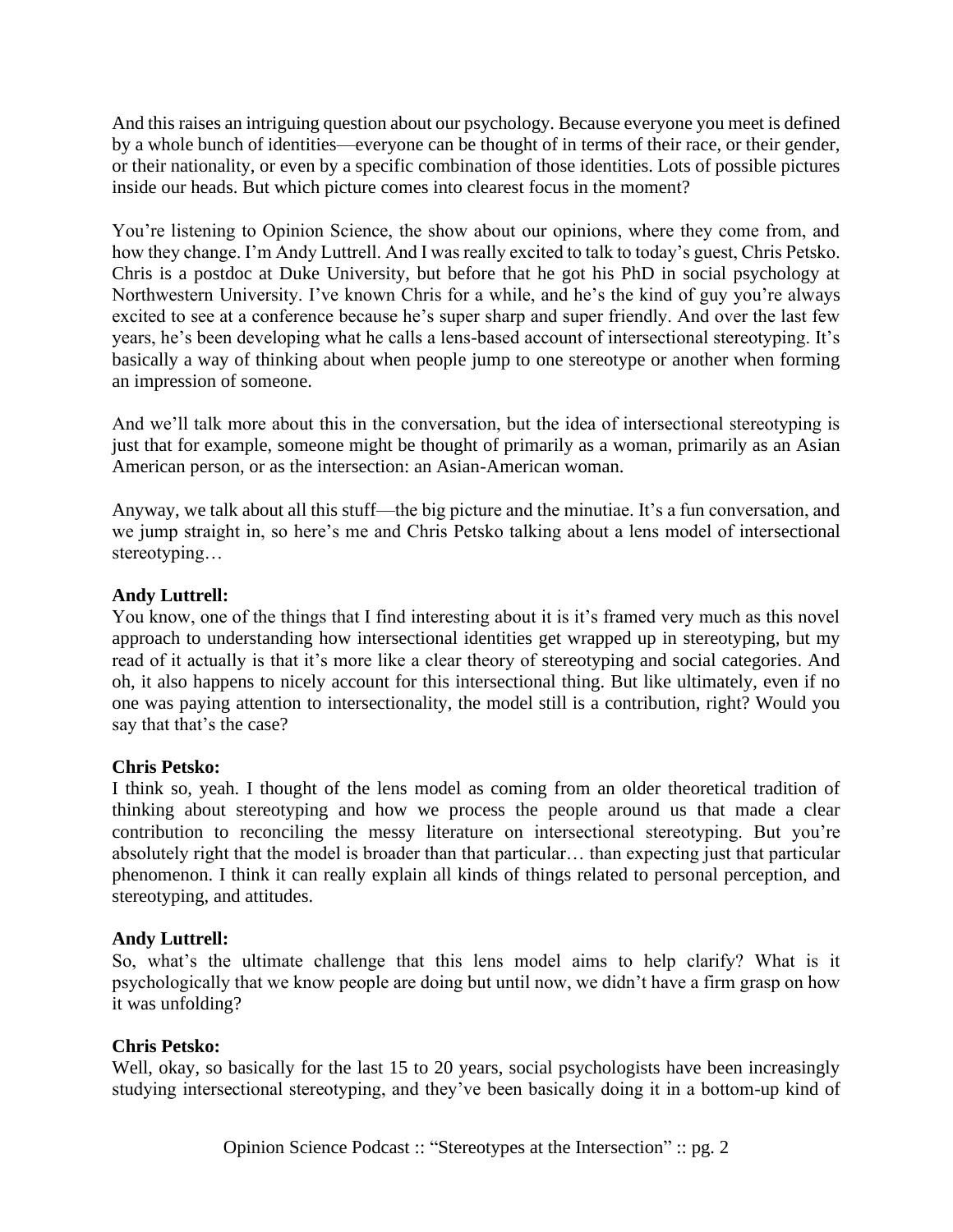way, where they ask the question, "How does this particular manifestation of sexism differ depending on a person's racial group," or, "How does this manifestation of racism differ depending on a person's sexual orientation group?" And when you explore the topic of intersectional stereotyping in a bottom-up way like that, what you end up with is a literature that has contradictory findings that are difficult to reconcile from the prevalent theoretical assumptions in this research area.

So, basically one thing that we couldn't really account for was why is it the case that sometimes we see evidence of intersectional stereotyping happening, whereas in other moments, we see that people seem to sharpen their focus on just one identity, like race? And the intersection in these moments doesn't seem to be mattering. And the lens model provides an answer to that question, which is what's happening here is people have intersectional lenses in their minds, but they also have simplistic lenses, and you would expect intersectional stereotyping to unfold when people are using an intersectional lens for viewing others, but you would expect it to completely fall to the wayside and to be replaced with something simpler when people use a simpler lens. For example, the lens of race.

## **Andy Luttrell:**

Yeah, so to understand what that all means, maybe we back up and say what is intersectionality. No, no, no. That was the right answer, but it reminded me we should probably clarify what this intersectionality concept means. So, what do we mean? And what's interesting about it to me is how much it had been brewing in other fields before psychologists took it seriously, so like what's the idea here? What is the bold claim of the intersectional framework?

## **Chris Petsko:**

Okay. Right. Okay, so I want to say up front that the way that psychologists study intersectionality is more narrow than the way the term was meant to be used originally. So, originally intersectionality was a concept that came out of Black feminist scholarship in both the humanities and in legal scholarship, and it was meant to be a framework for thinking about the world in which you number one, recognize the fact that hierarchical institutions can sort of mutually inform one another. For example, the idea is that like sexist institutions serve to uphold racism and racist institutions serve to uphold sexism. And in which you, number two, question whether western systems of knowledge and western institutions can adequately capture the complexity of what it means to be multiply marginalized.

So, that was sort of the original framework. It was meant to be very broad. It was meant to be sort of a postmodern critical framework for thinking about legal studies, for thinking about institutions, for thinking about knowledge, and for thinking in particular about who gets left out of those spaces. In psychology, we use a little bit… a bit of a sort of more streamlined definition. In psychological science, I would define intersectionality as an approach in which you question whether psychological processes depend on the multiple groups that a person belongs to.

## **Andy Luttrell:**

And what would be an example of thinking about multiple groups, or like the notion of identity? Let's get even more to the bottom, right? The notion of identity and what it means.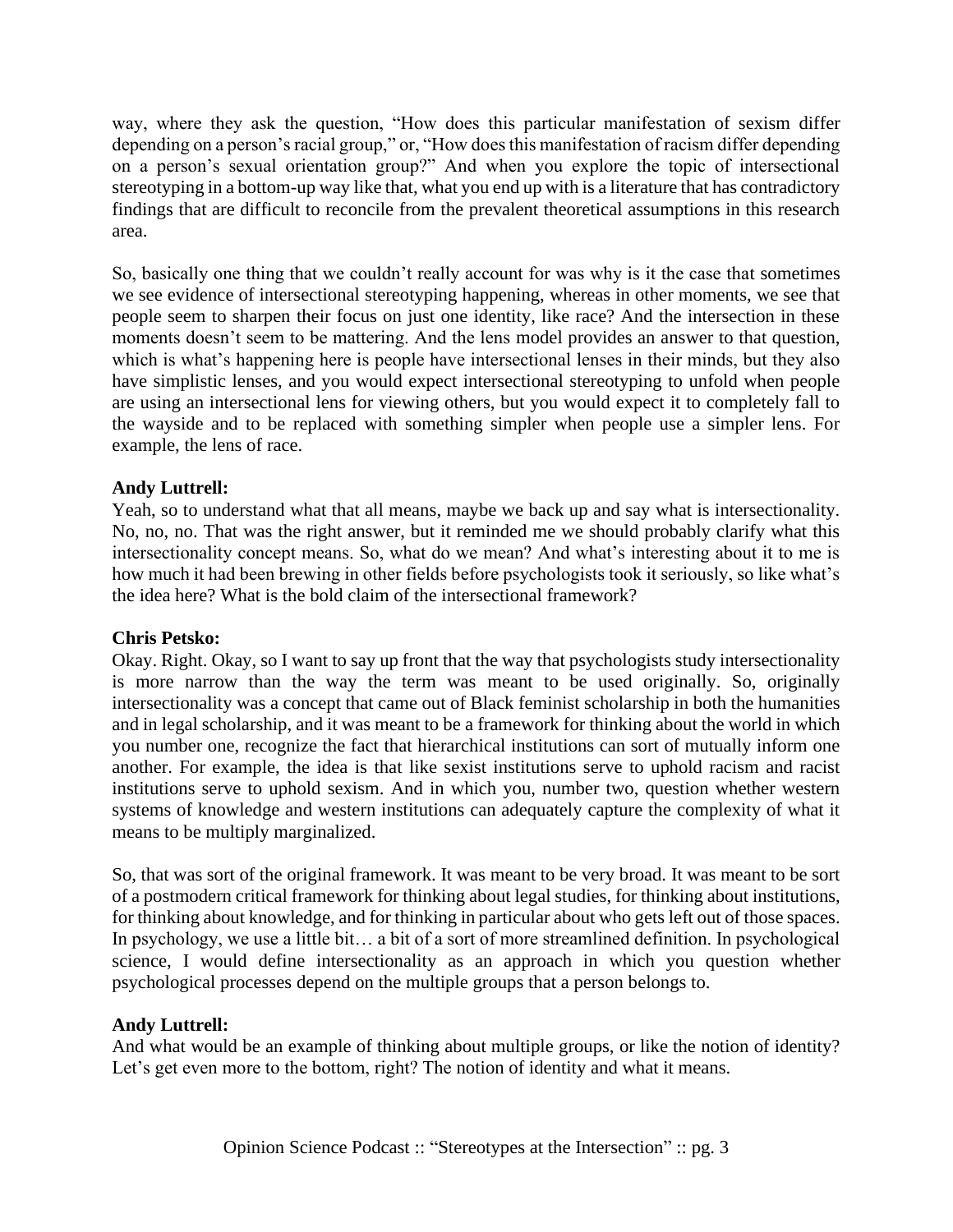## **Chris Petsko:**

So, when I refer to groups here, I'm mostly referring to demographic groups. A person's racial group, a person's gender group, a person's sexual orientation group. And you can take an intersectional approach to psychological science in any domain of psychological study. People who do clinical assessment could look at whether diagnoses of depression depend both on the race and the gender of the person that they're interviewing rather than just race, for example. Or you can study this stuff in the context of stereotyping, which is what I do, and you can ask whether racial stereotypes depend not just on a person's race, but also on whether they are gay versus straight.

## **Andy Luttrell:**

And so, the idea is like if we didn't have this appreciation for the fact that we are a product of several dimensions of identity at the same time, we would overlook some nuance that otherwise could exist, right? So, like if I'm trying to understand people's judgments of a Black woman applying for a job and I just go, "Well, we have these theories of racial bias. That should explain what is likely to happen when this woman applies for a job." So, are there examples like that? If you sort of could unpack why wouldn't just a broad strokes racial bias approach to understanding that question be enough? Or even… That's just one example, right? People have looked at this in other domains, too. But just to be concrete about what do we… What could happen?

## **Chris Petsko:**

Okay. Yeah. So, basically you hit the nail on the head with what this addresses. So, essentially we don't really know to what extent psychological processes generalize across all people unless we take an intersectional look at those processes. We don't know whether, as you pointed out, racial bias evenly extends to both Black men and Black women, or whether the experiences of Black women might be categorically distinct from those that Black men face. So, the contribution of intersectionality in general is like an epistemological one. It helps us create a psychological science that is truly generalizable.

And to get to your second point, there are definitely situations where the kind of stereotyping you see for an intersection can be super surprising from what you would have expected based on the dimensions of identities along which a person is marginalized. An example that I've used before is like… So, if you look at the data on audit studies, where you send resumes out across the study, and where you make it so that a random half of these resumes uses a name that implies that a person is a Black man versus a resume that implies that a person is a white man, what you see in these audit studies is that systematically applicants who have stereotypically Black sounding names receive lower callback rates than applicants who have stereotypically white sounding names.

So, we know that there's a racial bias in hiring against Black men relative to white men. We know that if you do these same audit studies, but this time you send out resumes across the country and they all have white men's names, but now you make it so that a random half of them are implicated in being gay… The way that we do that is we typically say that the person was the president of their LGBT Alliance in college. We know from these kinds of audit studies, as well, that callback rates are lower for gay applicants than they are for ostensibly heterosexual applicants. But the limited experimental data that we have on how people stereotype applicants who are both gay and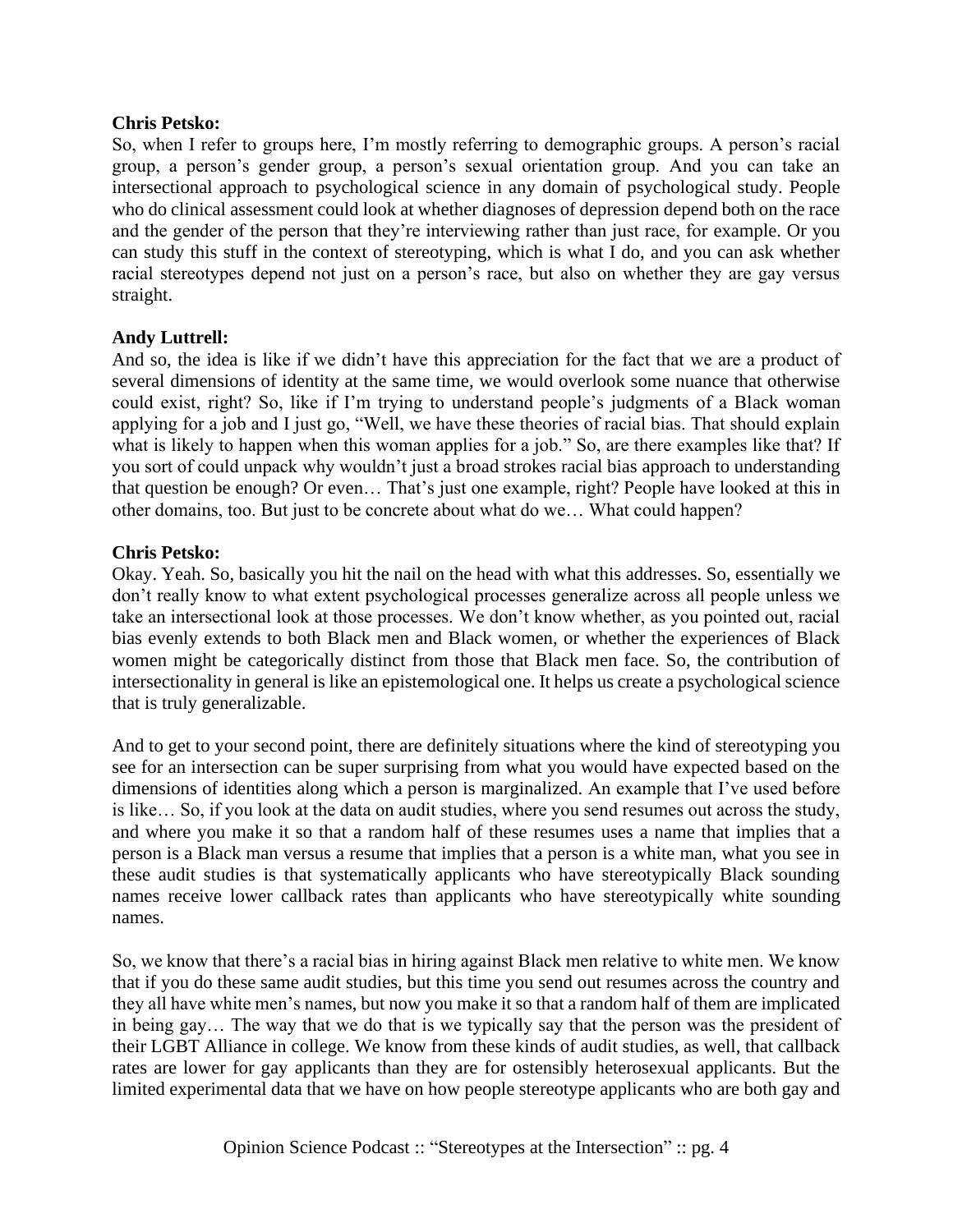Black suggests that actually in the context of hiring, it may be the case that gay Black men are viewed more favorably than men who are gay but not Black, or who are Black but not gay.

So, that's a really clear-cut example of like what you would expect based on just the simple knowledge of how racism works and how heterosexism works doesn't necessarily compute with what we ultimately see about how a member of an intersectional group tends to be stereotyped. At least in this one particular experimental context.

## **Andy Luttrell:**

Yeah, because there's like a quantitative theory of it where you just go like, "Oh. Well, there are two marks against this person based on the racial bias literature, based on the sexual bias literature, therefore we should expect that applicant to be absolutely untouched in the market."

## **Chris Petsko:**

Exactly. And you know what? That probably happens in a lot of scenarios. It just doesn't always happen. Yeah. That hypothesis that you just raised, we often call that the double jeopardy hypothesis, which is like if you're marginalized along one group membership, as well as along another, then it stands to reason that you probably face some kind of doubly intense marginalization relative to if you were only marginalized along one of those groups.

## **Andy Luttrell:**

Whereas the intersectional theory approach is to say that there's something qualitatively different. It's not a quantitative combination of marks against you, but you actually occupy a qualitatively different category in people's minds.

## **Chris Petsko:**

Exactly. With its own set of stereotype content, with its own set of evaluations that they might have toward you.

## **Andy Luttrell:**

So, what your work then wants to do is go like, "Well, I'm evaluating this person for a job. Do I exercise a racial bias that might occur in me? Do I exercise a sexual orientation bias that I have within me? Or am I leaping to that qualitatively distinct intersectional theory in my brain about what it is that this applicant is like?" And so, to sort of preface where your perspective is, what were the other ways that people have talked about how an individual would approach that kind of judgment scenario?

## **Chris Petsko:**

Well, let me first maybe start by saying what my model would predict, and then I could possibly compare that with the other perspectives. Okay, so basically I've been creating this lens model of intersectional stereotyping, and the basic argument of the model is that we all have a repertoire of lenses in our heads that we can use for thinking about the people around us. Some of these lenses bring just one identity into focus. Race by itself, or gender by itself, or age by itself. And then other lenses bring specific intersections of identities into focus. Maybe race and gender in combination or race and sexual orientation in combination.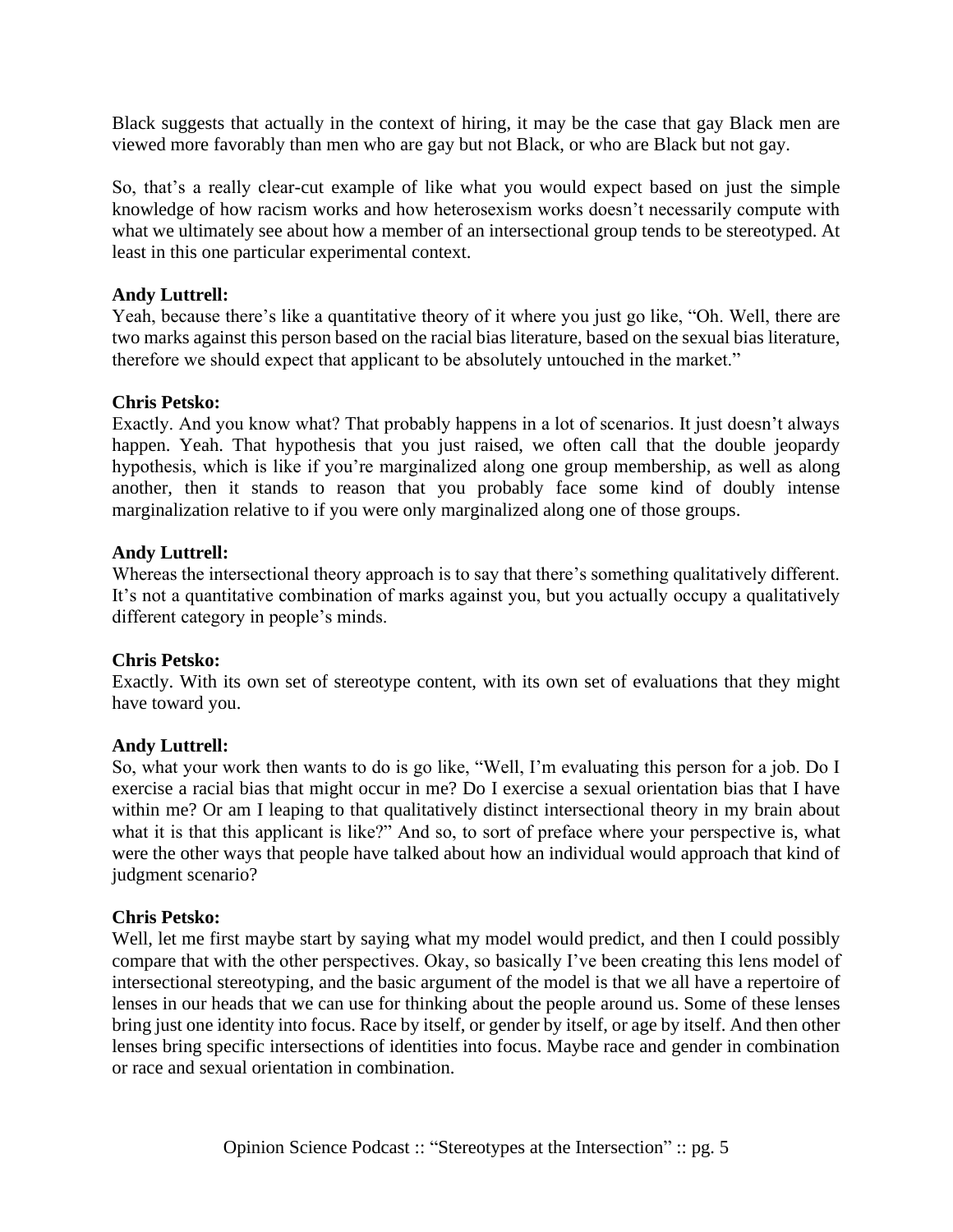But the argument of the lens model is that people probably only use one lens at a time in a social environment. And what this means is if you're in a social environment that forces you to use the lens of race, you should be exhibiting a racial bias, but probably no bias in these moments on the basis of sexual orientation. If in contrast, you were in a situation that caused you to use the lens of sexual orientation, you should do the reverse. Exhibit in this moment evidence of a sexual orientation-based bias, but maybe not any evidence whatsoever of a race-based bias.

And then if you were using an intersectional lens specifically, here we would expect these intersectional patterns to unfold, the kind like I told you about previously. So, according to my model, whether you exhibit just generic racial bias, or generic sexual orientation bias, or some kind of intersectional bias, might depend just on the job. You know, if it's a job for which you think race is really a relevant criteria to pay attention to, you're probably gonna use the lens of race and you might overlook orientation. If a job seems like it's like… If it's a job for the president of an LGBT Council at a university, you might in this moment think that sexual orientation is relevant, and here you might overlook race. And if it's sort of a more generic position, like the one I told you about previously in the experimental data on this topic, you might just sort of inherently use an intersectional lens which could lead to something very different from if you had been using sort of a race lens by itself or a sexual orientation lens by itself.

So, that's what my model predicts about this situation. The thing that makes this particular perspective different from what else is out there is that basically the other perspectives either tend to suggest that we inevitably pay attention to one identity more than others, or they suggest that we inevitably pay attention to everything at once, and I'm saying I don't really think either of those is right. I think it's actually that whether we pay attention to everything at once or to something in particular is all dependent on which lens the context has brought into focus.

## **Andy Luttrell:**

So, the version where people only pay attention to one, my impression of it was that it's also just like there's a hierarchy of labels in my Rolodex, and if race is relevant, that's always the one that I'm gonna go to. As opposed to like if it's lower on the chain it just never gets touched, right? Predominantly people are biased in terms of a few distinct categories and the other ones only come into play if they're super unique in that situation.

## **Chris Petsko:**

Yeah, that's exactly right. Yeah. I mean, there are multiple different theoretical perspectives that have argued for something like this, and they don't all agree with each other on what are the essential categories. So, for example, there's one hypothesis called the ethnic prominence hypothesis, and this hypothesis is that no matter what, ethnicity is going to take prevalence in your mind when you're thinking about other people, when you're forming an evaluation of them, when you're thinking about how to stereotype them, and that other things are less essential. But evolutionary perspectives argue kind of the opposite. They argue that here, what's essential is a person's ostensible sex group and a person's ostensible age group, but for evolutionary models race is not quite as essential. It shouldn't be the kind of thing that inevitably shapes your impression.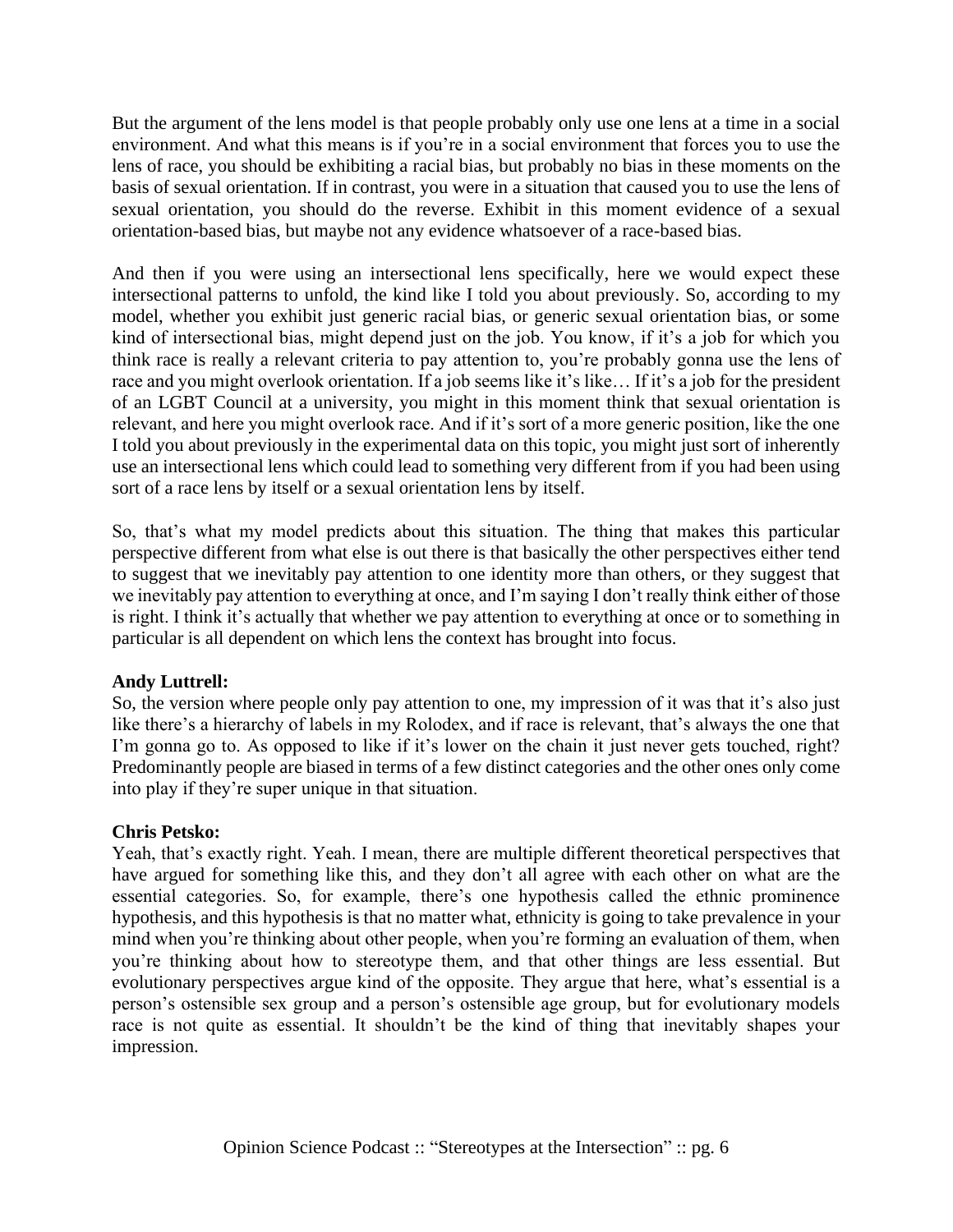So, there are different variations of these models, but yeah, the central argument is that… You're exactly right. They argue that there are certain identities that are just at the top of the hierarchy. They should play a huge role in shaping how we think about people around us.

## **Andy Luttrell:**

The evolutionary model makes sense, like the prediction makes sense, in that there's a function to it, right? Presumably, there's some adaptive reason why we would pay attention to these dimensions all the time.

## **Chris Petsko:**

Like mating goals would be the evolutionary argument for why those two. Yeah.

## **Andy Luttrell:**

For the ethnicity dominance one, is there a strong sense of why that should necessarily rise to the top?

## **Chris Petsko:**

I truly don't know enough about that hypothesis to say for sure. I will say I've been calling it the ethnic prominence hypothesis in particular, because it's a hypothesis. It's not like… Whereas the evolutionary, like the theory of evolution, is what explains the other, whereas I'm not sure that the ethnic prominence hypothesis is a full-fledged theory that has an explanation as to why we do that. I think it's sort of observing that there do seem to be contexts in which race looks like it's the most salient.

## **Andy Luttrell:**

Yeah. And what's cool, too, about I think the lens model, and I want to ask you about the name in a second-

## **Chris Petsko:**

Oh, sure. Yeah.

## **Andy Luttrell:**

… is that yeah, it's a one at a time, right? And it's if, for whatever reason, I'm leaping to gender in this moment, it means that I'm not accounting for the other things that characterize this person that I'm evaluating, right?

## **Chris Petsko:**

Yeah.

## **Andy Luttrell:**

It's I pick my one, I got my ticket, and that's the one that I'm going with.

## **Chris Petsko:**

Yep. This is the ticket for right now. Yep.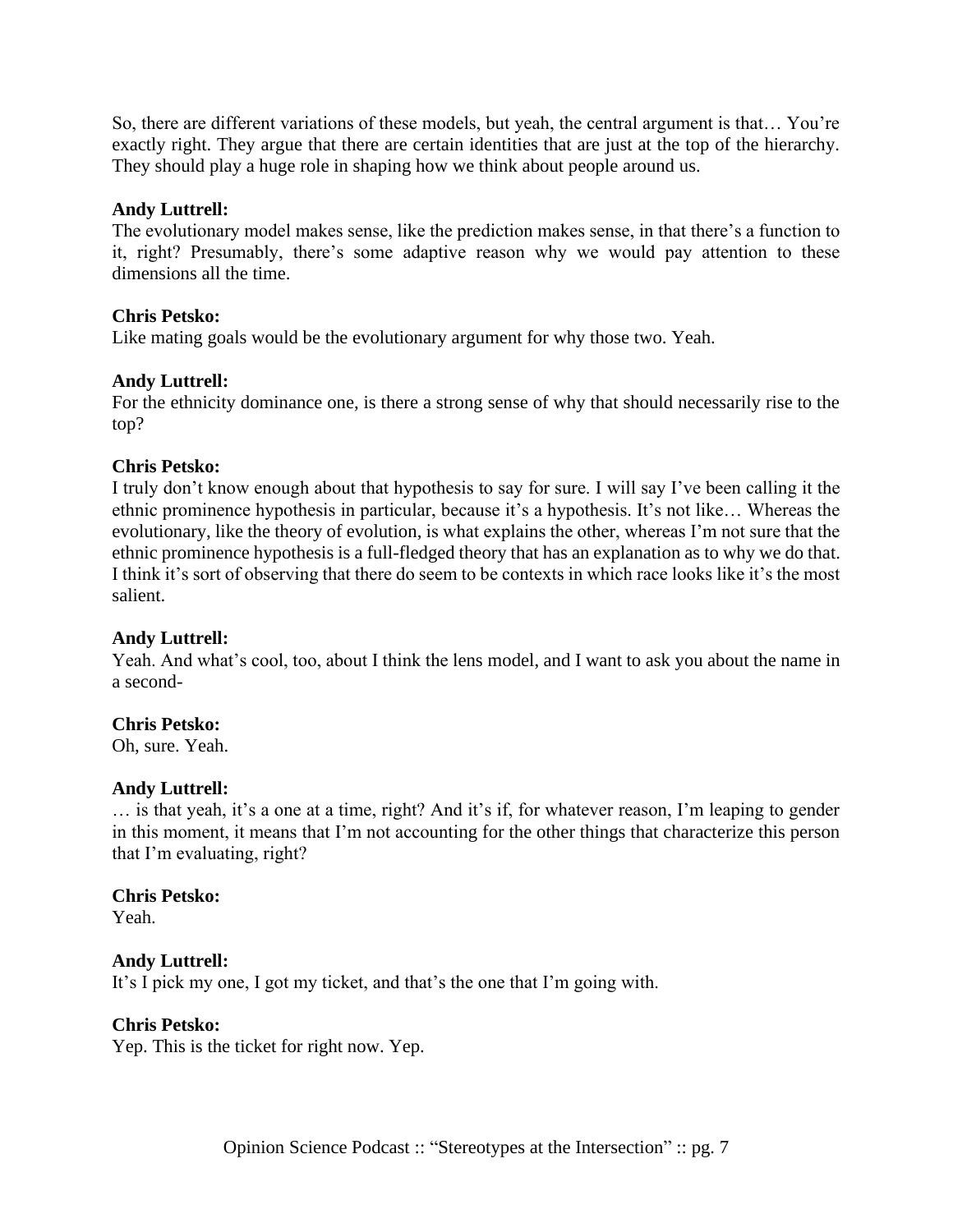And in terms of the data, the evidence that you have for this, so like how do we know that this happens, that people use one category at the expense of the other?

## **Chris Petsko:**

The most compelling data that I have so far come from a couple of experiments in the paper you're referring to that used the implicit association test, I think. So, in one of these experiments, what we were measuring was whether or not people would exhibit a pattern of implicit gender stereotyping that we usually see all around the world, where people in most locations are faster to associate men with science than women. We were looking at that particular bias, it's a very robust bias, and our question was might that pattern of stereotyping depend on whether or not you are using the lens of gender. And what we also asked was what if you stopped using the lens of gender? What if you started using the lens of age? Might gender stereotyping completely disappear? This kind of stereotyping that emerges all over the world, might it completely disappear, and might it be replaced with a different kind of stereotyping that's based on age? And we found evidence of that.

What we basically found in that particular study was that if we told people pay attention to gender, go ahead and focus on who's a man and who's a woman, what we found here was that in these moments, people exhibited a gender bias such that they associated men with science more than women. They did so to equal degrees, regardless of whether the women and men were older versus younger. But if we instead said to them, "We don't want you to pay attention to gender. We want you to go ahead and just focus on age." Here, what we found was that if we look at their reaction times, they no longer exhibit any gender bias whatsoever. No longer is it the case that they associate men with science more than women, but instead what we actually saw in that particular paradigm was an age bias.

Here, we didn't expect this, but here what we actually found was that people seem to have an automatic association that links older folks with science more readily than younger folks. So, we did that experiment. We actually followed up with a second experiment that tested the same conceptual question but with a totally different set of target groups.

In the second experiment, what we looked at was how do people stereotype people who are both Black and children, so we looked at that intersection of both age and race. And there is evidence from another research lab that there are moments where sometimes people pay attention to race so strongly that they exhibit as much racial bias against Black kids as they do toward Black adults. So, that's already been established. Sometimes it looks like race is just coming so sharply into focus that we don't see an intersectional pattern. We really see this really scary, alarming pattern where kids are not even recognized as kids. They just face racial bias.

So, what we looked at in my second experiment was whether that also depends on what people are paying attention to, and what we found was that if we had people categorize Black and white kids and adults by their racial groups, we replicated the pattern I just described to you. Here, we found that people associated Black individuals with weapons more quickly than white individuals, and we found that they did that to equal degrees for both children and adults. But what we also found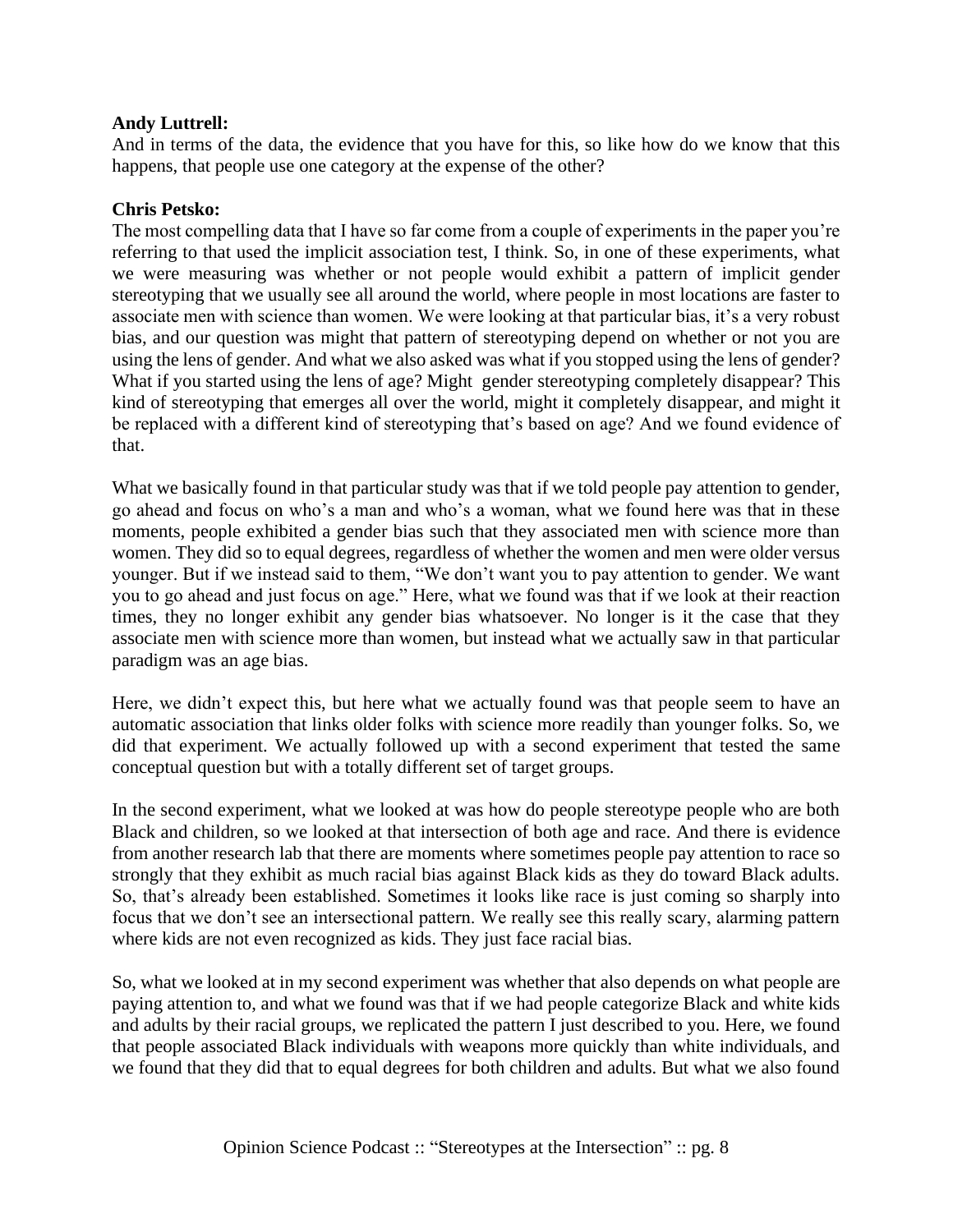is that if people pay attention to age, that racial bias completely goes away and now what you see is that people associate adults with weapons more readily than children.

So, in a sense here, kind of what's happening is that people just don't notice race at all when they pay attention to age. And if anything, what they do in these moments is they correctly categorize children as children, and in a sense, they associate them with innocence, and it's harder for them to associate them with weapons.

## **Andy Luttrell:**

Yeah, so I'm trying to think about what does that mean for the original finding, right? So, like the how you would originally interpret that idea is just like people approach, or even you might be tempted to segment out the groups and say that people have a bias specifically that pairs Black children with weapons more than white children. And what you're saying is it's not necessarily specific to... That's the intersectional version, right? That would imply that that's something that comes with its own baked-in stereotype. But instead, what's happening is people are drawing upon sort of a generic racial stereotype and they're not even in that moment bringing to mind the fact that these are kids.

## **Chris Petsko:**

Right.

## **Andy Luttrell:**

That's kind of what you're saying, right?

## **Chris Petsko:**

Yeah, basically I… So, the paradigm that I just described and the data that I have only speaks to what happens if you use the lens of race versus age. It doesn't really speak to what happens if you're using an intersectional lens. I actually don't know what people's intersectional lenses of Black children specifically might be, but what I do know is that when people are motivated to use the lens of race, they will forget to notice whether children are children. Yeah. Yeah.

Yeah, and I think this can happen to everybody. I think everybody can be in certain social contexts reduced in the eyes of others down to something really simple. And sometimes something really dangerous. Yeah.

## **Andy Luttrell:**

So, what does that mean? I mean, the fact that the original research found only the race bias suggests that there's something that either as a dominant category, or that activity of doing this IAT evoked race.

## **Chris Petsko:**

I can tell you I think what happened. I mean, so in the original paper that I'm aware of, this was a paper by Andy Todd and his colleagues, that particular paper used a paradigm called the weapons identification procedure, and in this procedure what you're doing is you quickly show people a face, and then after that you show them an object, and the object is either a weapon or a tool. And you measure how quickly people recognize weapons as weapons. And the finding on the task is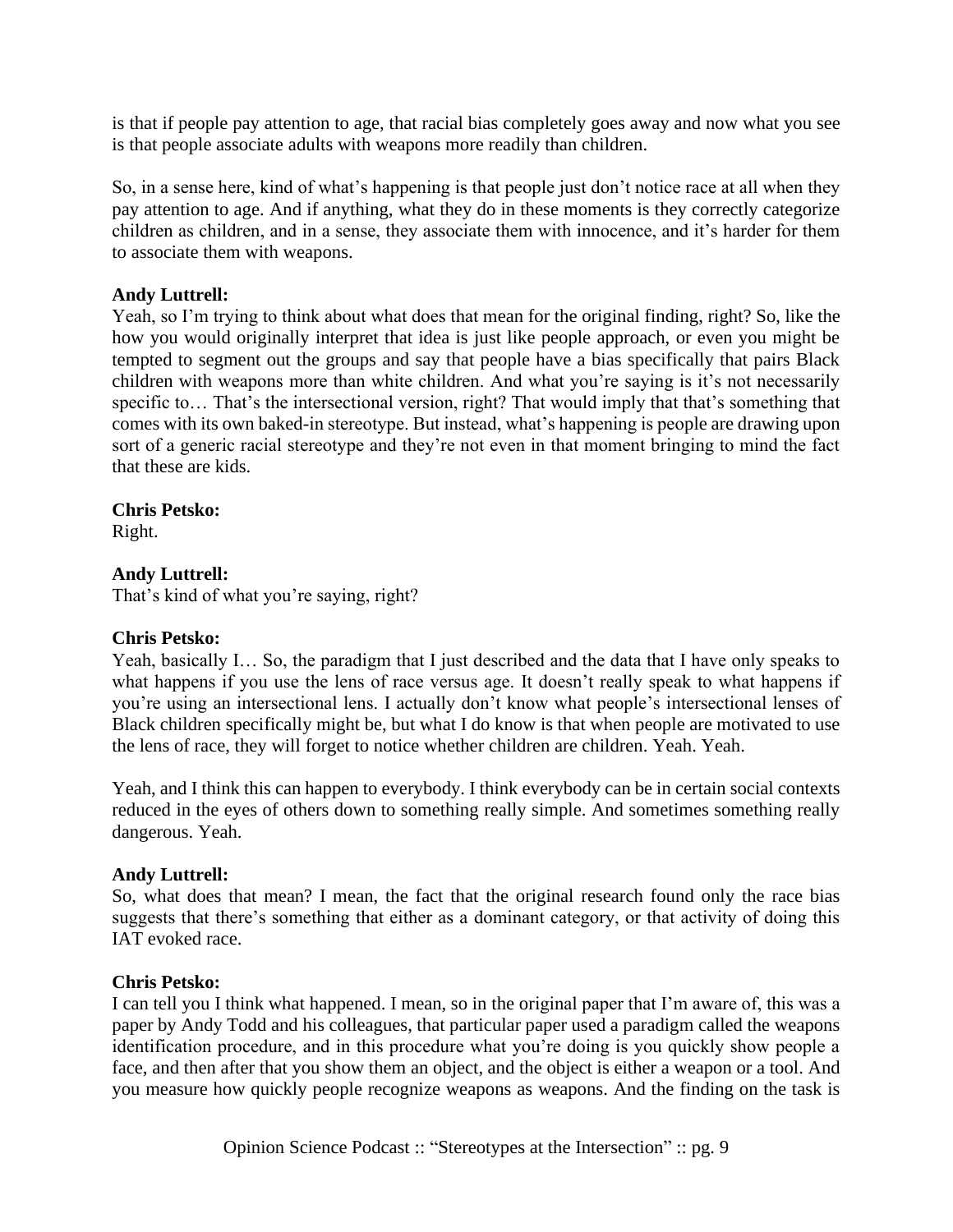that when we use crimes before those weapons that are either Black men's faces or white men's faces, what we typically see on that task is that people are quicker to recognize weapons as weapons when they've been followed by Black men's faces than white men's faces.

In the paper that I'm referring to, Andy followed up and looked at whether or not the same thing would happen if the faces were of five-year-old children, white versus Black children, and he found that there was an equivalent level of racial bias toward these children as there was toward fully-grown adults. But the reason I think that pattern emerges in that particular context is because the paradigm itself is related to the concept of crime, and the concept of crime in our culture is much more stereotypically linked with the concept of race than it is with the concept of age. So, I actually think that the reason we see a pattern like that unfolding where race appears to dominate judgment is because the paradigm itself makes the lens of race more salient than it makes the other lenses salient.

## **Andy Luttrell:**

So, how then do we apply this? Oh, let me go back to the point I was gonna make before, which is the name, the lens model.

## **Chris Petsko:**

Oh, sure.

## **Andy Luttrell:**

That was not always the name that you had been giving to this, right?

## **Chris Petsko:**

No.

## **Andy Luttrell:**

Okay.

## **Chris Petsko:**

No. It was always called the lens. So, it always was a lens model. At first I wanted to call it intersectional categorization theory, so when I wrote my dissertation, so the lens model draws really heavily on the ideas that come out of self-categorization theory and social identity theory. I really love those two theories and I love the whole European tradition of thinking about stereotyping, and prejudice, and intergroup dynamics, so I thought like wouldn't… And you know, other people, like Michael Hogg has created spinoffs of self-categorization theory that also kind of use the name, so for example he has something called uncertainty identity theory and the social identity theory in leadership.

So, I was like, "Okay. Well, if Michael Hogg has done it, maybe I can do it. Maybe I could call this like intersectional categorization theory." So, that was the original title that I had in mind for it when I was finishing up my PhD and trying to impress people with a cool dissertation title, but at the crux of the model, the model always used the metaphor of social lenses to explain the complicated business of stereotyping. So, that was always integral to it, and essentially I just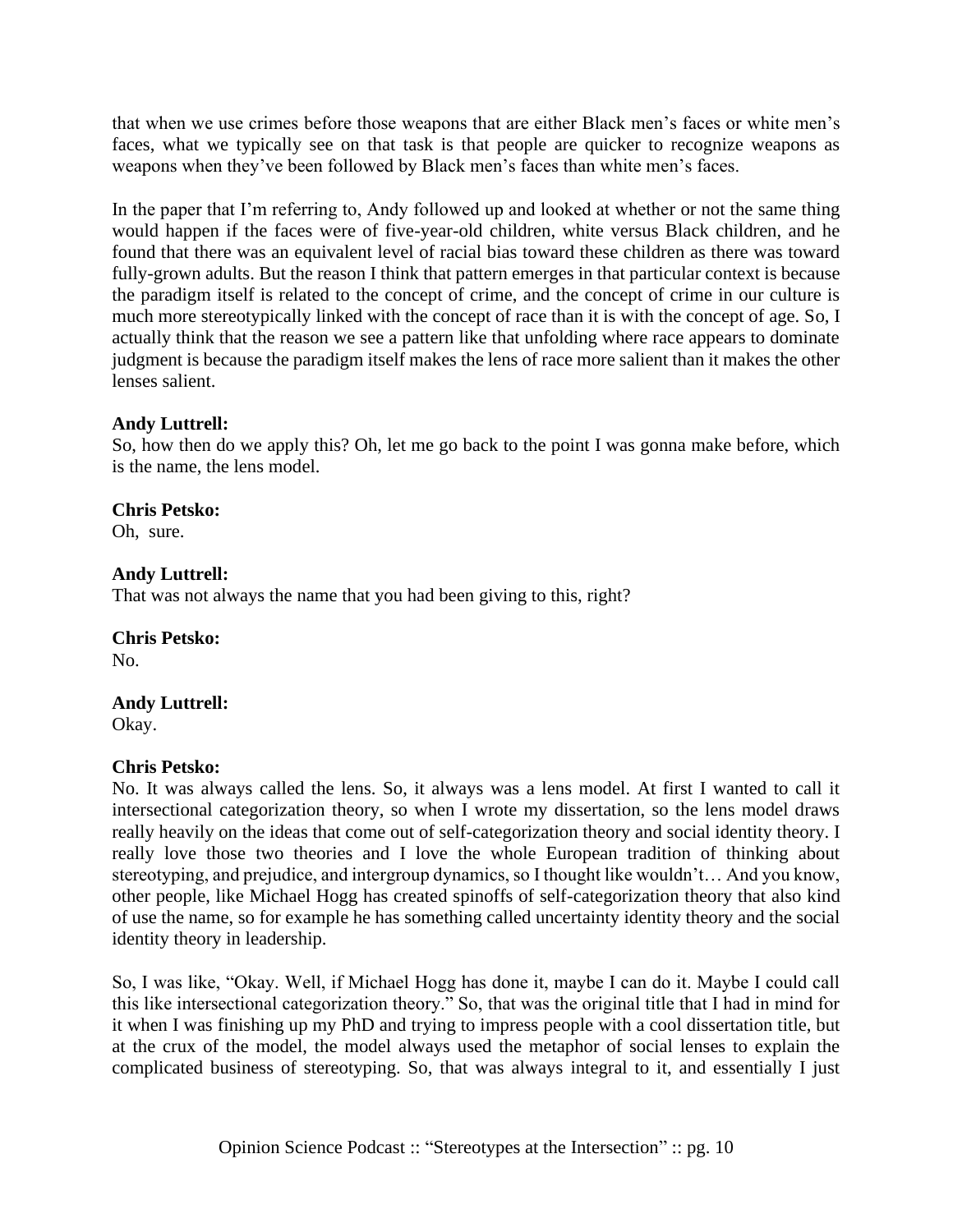dropped the part of the title that wasn't gonna be helpful or informative to people and I just kept the lens part, because I think that's really the heart of the model.

### **Andy Luttrell:**

So, if I'm to press the metaphor, like what are you picturing when you talk about these as lenses? Like what does it mean that these are lenses?

### **Chris Petsko:**

Well, I guess listeners can't see this. I'm gonna use my hands. I kind of think of like you sort of have this cognitive repertoire of lenses in your minds, and in a particular social situation, one of these lenses comes sharply into focus, almost like it's standing between you and the targets of your perceptions, and in my view it sort of constrains what it is that you pay attention to about the targets of your perceptions. And it sort of causes everything else, every other demographic feature that's irrelevant to the lens, to become sort of a blurry background feature in the moment.

So, I think of it as something that's sort of… Lenses sharpen our focus on certain attributes, and they simultaneously cause us to lose focus on others. When you use the lens of gender, you sharpen your focus on gender. You exhibit gender bias, gender stereotyping. But in these moments, you allow your attention to a person's race or their ability status to become blurred background features.

That's the way I see the metaphor in my head.

### **Andy Luttrell:**

Yeah. I also picture a little bit, you know, when you go to the eye doctor, and they have that massive Steampunk apparatus that comes over your face-

#### **Chris Petsko:**

Yep.

## **Andy Luttrell:**

And they're switching out the lenses, right? It's one at a time and can I see what's in front of me or can I not see what's in front of me.

#### **Chris Petsko:**

Exactly. Yeah. No, that's really-

## **Andy Luttrell:**

So, sort of like-

#### **Chris Petsko:**

That's a great way to explain the one at a time piece of it. Yeah. Yeah, exactly.

#### **Andy Luttrell:**

And a hybrid of that and then like macro photography, right? I think that's kind of what you're saying, where it's like there's a depth of field, and my lens is gonna zoom in only on the two

Opinion Science Podcast :: "Stereotypes at the Intersection" :: pg. 11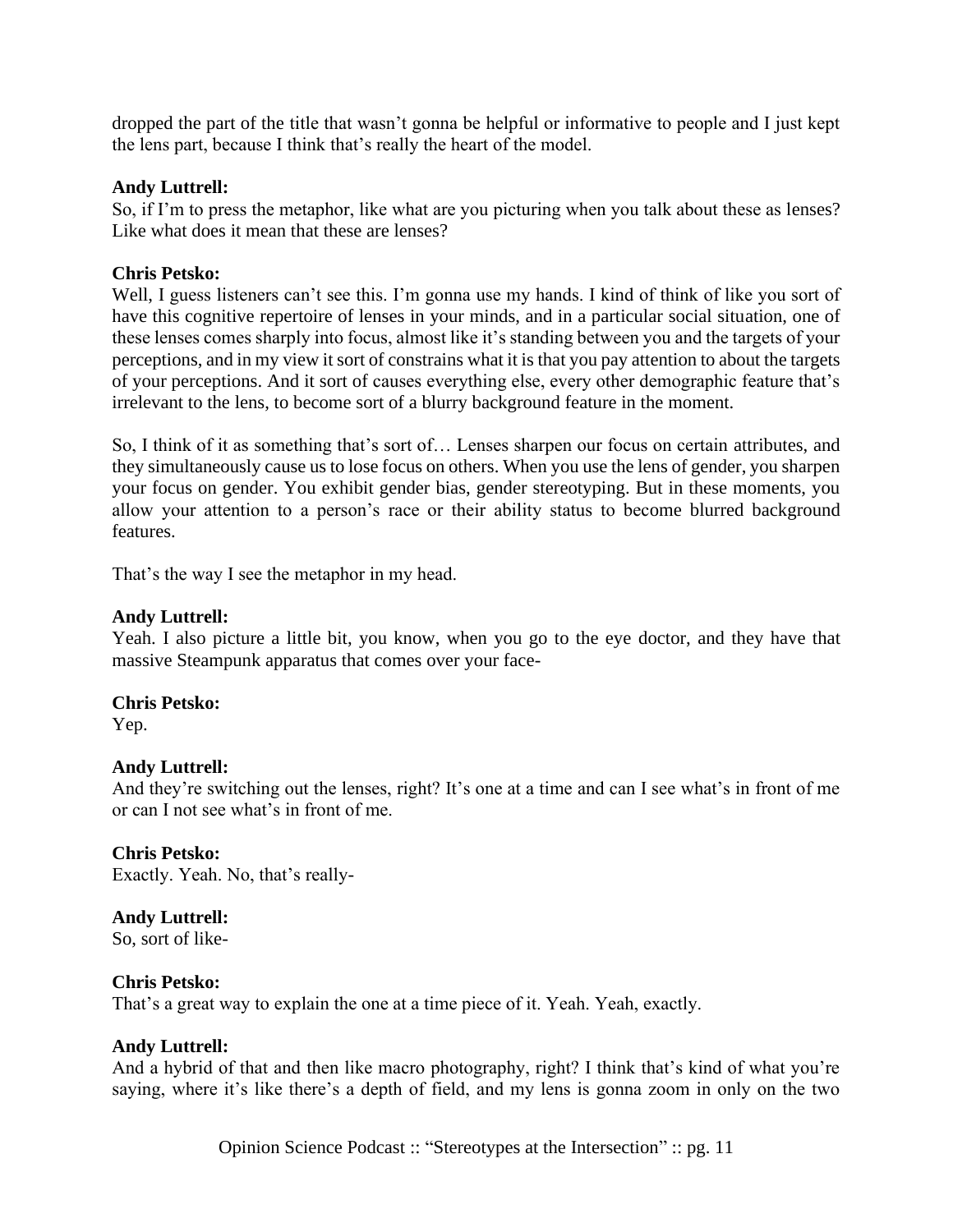centimeters in front of me, versus four centimeters, and whether I'm focused on this slice of the world means I can't see the other slices of the world. I can only see this one.

## **Chris Petsko:**

You know what's funny about this metaphor, is I… Okay, so when I posted about this lens model online for the first time, people kept saying really positive things about it and I felt really happy about that, but then I had one internet troll who was like, "The concept of a lens is a really stupid metaphor. The metaphor you mean to use is the metaphor of a filter." And at the time, I was like, "Well, forget that guy. He sucks." And I just didn't really think about it. I think I screenshotted it and I shared that to my friends.

And then I did a job interview not too long ago and I was talking with a couple of cognitive psychologists who study attention, and by the way, this all jives really well with what we've known about attention for a very long time. We have limited attentional resources and if you, they say, the parlance that they use is that if you configure the attentional system to focus on certain kinds of stimuli, you will do so so strongly that you will completely overlook other things that previously would have been really distracting to you.

So, like what I've applied to the topic of stereotyping is very much something that we know seems to hold up just about how the mind works more generally. But in any event, I'm talking to them about the lens model and I'm telling them about the metaphor, and I'm sitting in the car with the chair of the department. He's driving me to dinner. And he's like, "My one issue with the lens model is that you kind of used the wrong metaphor. I think what you really mean is filter."

## **Andy Luttrell:**

I found my troll.

## **Chris Petsko:**

So, I was like, "No!" So, yeah, maybe somebody who's a specialist in cognitive psychology wouldn't agree with the metaphor, but basically I chose that because I think it's relatable. I think it's accessible. I think it kind of gets the point across that I'm talking about the process of person perception, and I just like it.

## **Andy Luttrell:**

Yeah. My alternative metaphor that I come up with is like a… You know, like those old recipe boxes that grandmothers have, of little index cards with recipes written on it, and it's a little box, and it's filled with them. And I sort of imagine like each of those index cards is a social category and written on that card is a bunch of assumptions I have about this category, and when I come to meet someone, I'm forced to pick one of these cards. I can only follow one recipe at a time. I can't make multiple things. I have to pull one recipe.

## **Chris Petsko:**

No, no. You gotta pick the intersectional recipe, or the gender recipe, yeah.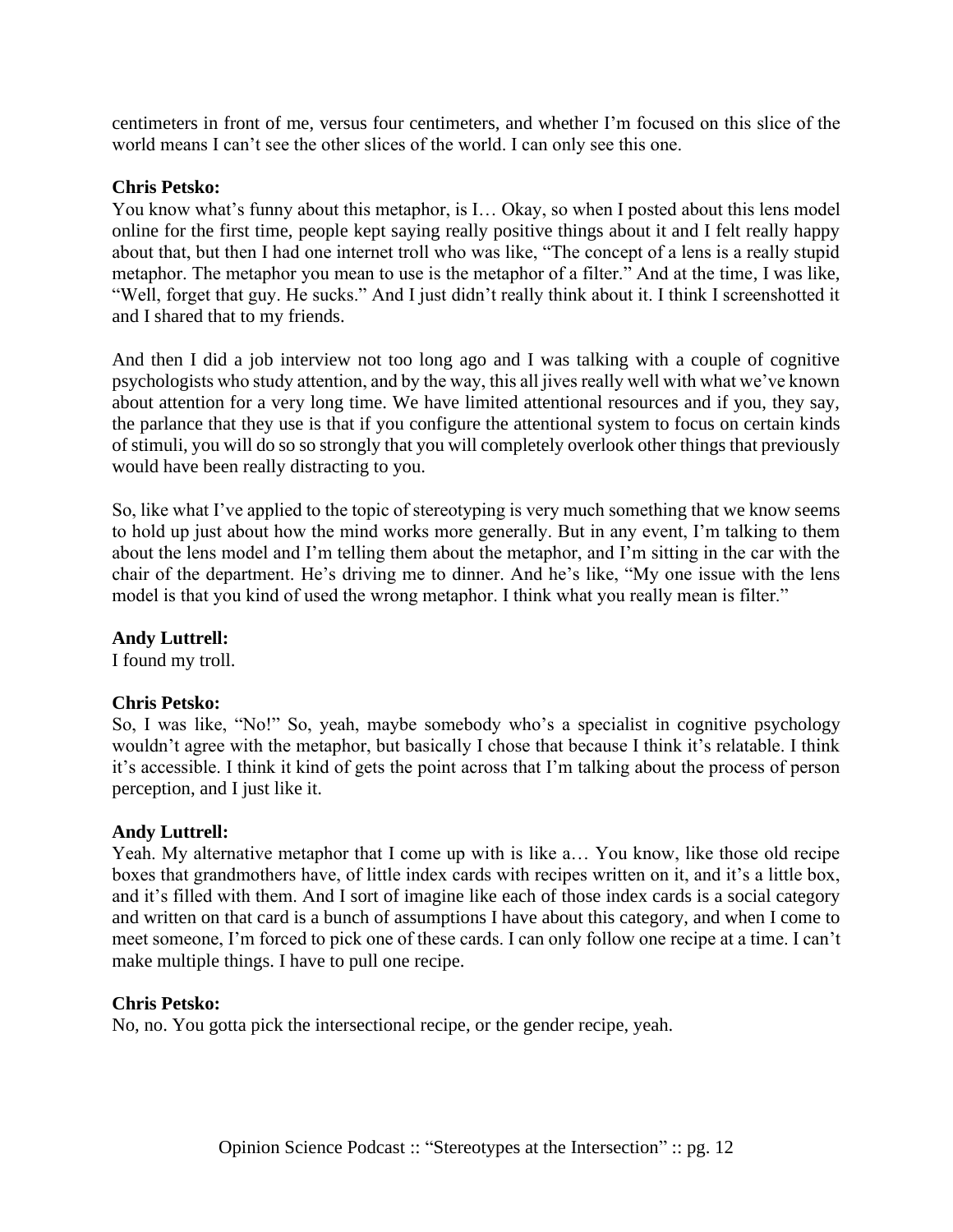Right. And what is important I think about it comes to… Not to say like please rewrite your paper with my metaphor, but-

## **Chris Petsko:**

No, go ahead. Please. I will.

## **Andy Luttrell:**

But what it raises, and the lens one does this just fine, is that you have to have that card in your box to use it. You have to have that lens in wherever you're storing your lenses to use it.

## **Chris Petsko:**

Yes.

## **Andy Luttrell:**

Which brings up the question that always has made me wonder about the intersectional perspective, which is where do we draw the line, right? My impression of some of the other work in that world is it's qualitative and you cannot understand someone until you know the exact qualitative distinction about that unique configuration of identities. But there has to be some logical limit before I go like, "Where is the meaningful cutoff for people?"

## **Chris Petsko:**

Yeah.

## **Andy Luttrell:**

Is it at age and race? Okay, I could account for that. Is it age, race, and sexual orientation? Okay, maybe people have stereotypes about Black gay men, and then is it then further moderated by how old you are? So, what I wonder is do I need to have that recipe card in my box for it to be useful at all? And what happens if I don't have the recipe card?

## **Chris Petsko:**

Or like how complicated can the recipe become before you couldn't even be putting it on a card?

## **Andy Luttrell:**

Yeah, right. Before I go like, "This is just I'm improving a recipe."

## **Chris Petsko:**

Okay. All right. So, let me… There's a couple things to unpack. I'll start with the question of where lenses come from. So, I'm not a developmental person, but there is a really fantastic developmental perspective that I write about in my paper called developmental intergroup theory, and essentially my understand of that theory is that it argues that children are socialized from a really early age, both through active socialization processes, but also just through implicit learning based on what they see in the wider world. Which groups, which social groups are the important bases of sorting the people around them? And it comes from everywhere. It comes from teachers saying, "Good morning, boys and girls," at the start of each class time, to them driving through neighborhoods and noticing that we live in a world of de facto racial segregation in which you can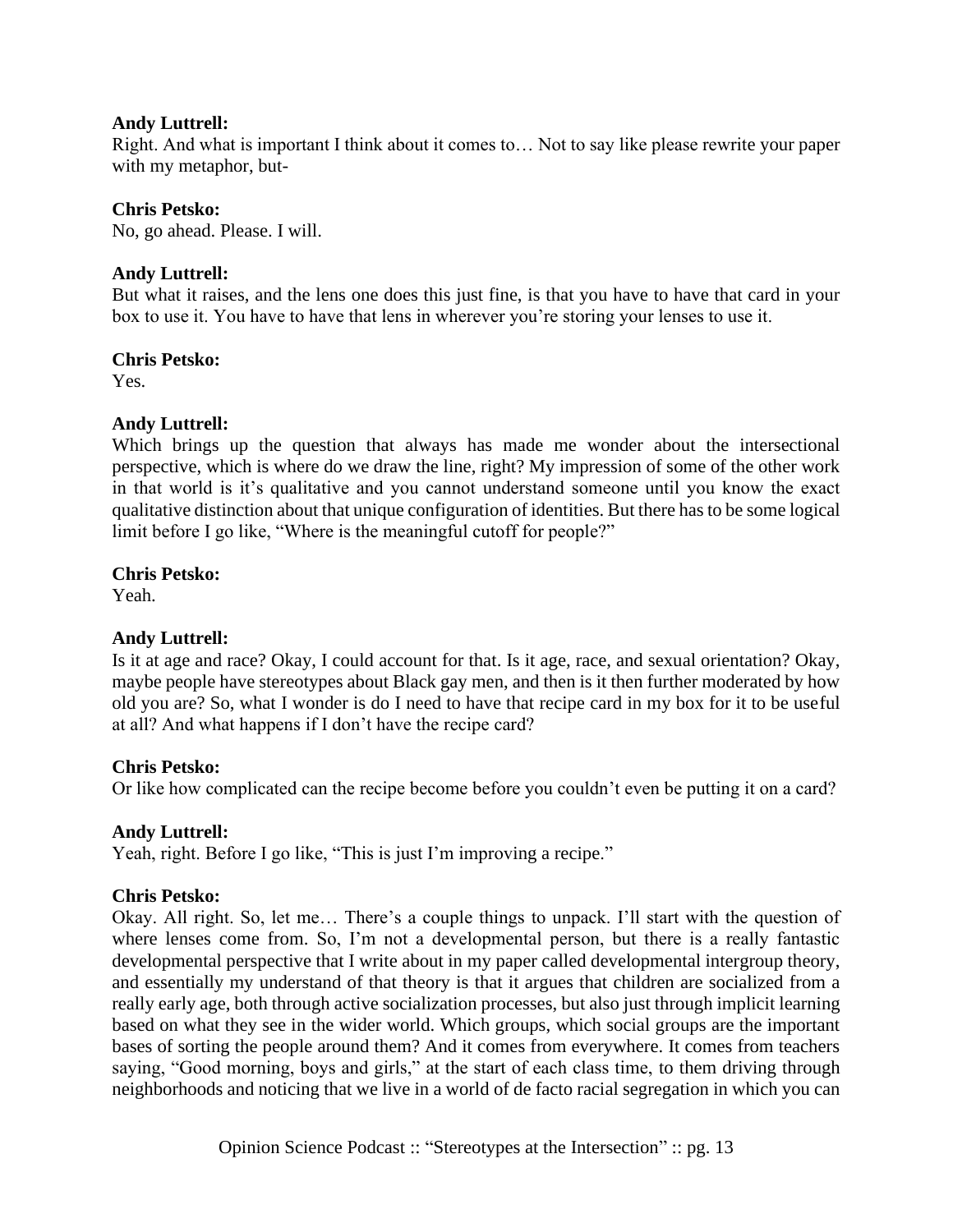see certain neighborhoods being visibly better resourced or less resourced than others, and you can see in your mind whether or not that appears to correlate with people's ethnic background or their racial background.

And even if adults don't specifically talk about race, kids might right away be like, "Well, that seems like it matters." And so, basically my assumption about lens, where lenses come from, is that they come through these basic socialization acquisition processes. If we live in a world where we believe that something matters as an important bases for sorting others, we may come to form really clear-cut stereotypes related to that particular identity.

So, that's sort of the thought I had about where it comes from, and then I believe that we really only maintain the recipe card or lenses in our repertoires to the extent that they continue to serve a function for us. Like if we lived in some kind of world where there was true parity between people who were straight and who were queer, it might become less and less relevant to regularly sort the people around you based on their sexual orientation groups, and you could imagine that some people start to throw away the recipe. So, that's the thought about where these things come from.

The second issue that you raised, which was like the question of what are the upper limits of intersectional stereotyping, that's a harder question to answer. I basically think that in principle, intersections could be… In principle, they could be infinitely complex. I think in practice, it's probably rare for people to have clear cut crystallized stereotypes in their minds about what queer, Black, able-bodied women who are Midwesterners are like, you know? I think if you make the intersection complex enough, at a certain point people are no longer gonna… They won't have lived in a world where they had enough socialization experiences to have a clear understanding of that particular subgroup of people, so that's one issue with sort of the what happens when identities become too complex.

Another issue with it is that at a certain point, if you let identities become increasingly, increasingly, increasingly, increasingly complex, you have to also ask the question at what point am I no longer even stereotyping somebody, and at what point am I just individuating them. Seeing them as the individual that they are rather than putting them into a box. If I'm paying attention to everything, you could argue that I'm actually not stereotyping them at all, but what I'm actually doing instead is seeing them as the individuals that they are.

So, I've talked a lot. My basic sort of view on this is that more frequently discussed intersections within a culture are probably more likely to be prevalent bases along which we categorize and think about the people around us. I think most people probably do have a race by gender lens in their minds. A clear-cut understanding of what Black women are stereotyped as being like, for example. At least in the United States. I'm less confident about whether they have more complicated intersectional understandings of what it means to be a Black woman than that.

So, that's what I think from the perceiver end of things. I have one more thing to say about this. I'm sorry for going on.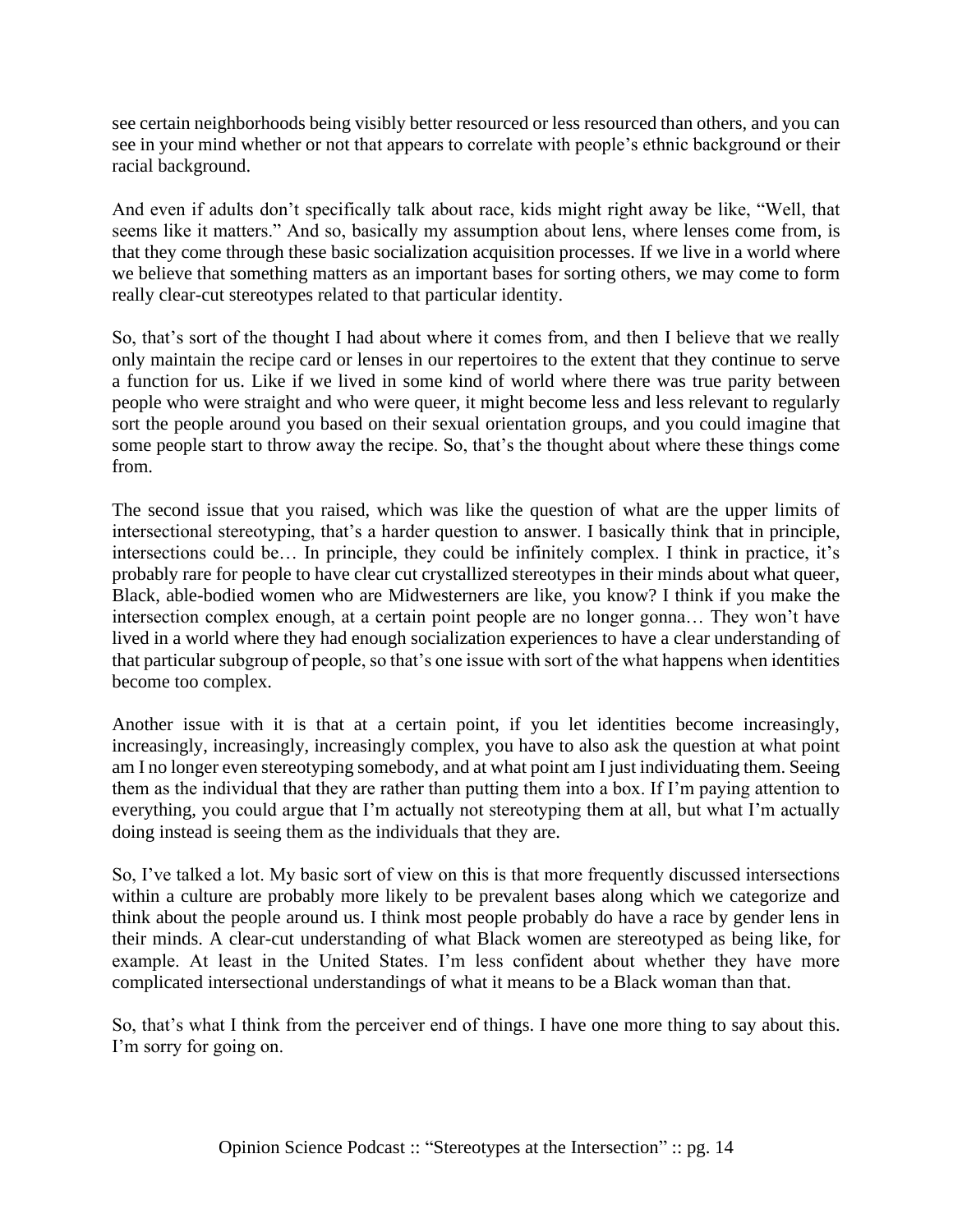No, I asked you.

## **Chris Petsko:**

The other thought, though, is that I do think what the lens model talks about is how we perceive other people. What it doesn't talk about is how we perceive ourselves or our own life narratives. I do believe that people's life narratives, like the sort of complex world in which they live, the location of the universe that they habit, I do believe that that is shaped in potentially infinitely complex ways as a function of every identity you harbor. And that's because time happens. There are moments where you become just your racial group in the eyes of others, or just an intersection in the eyes of others, or the individual that you are in the eyes of others, and it bounces around for you as a function of the unique constellation of social identities that you inhabit.

So, even if the model can't speak clearly to moments in which people use super, super, super complex lenses, that doesn't mean that the experiences of individuals living in the world isn't itself super, super, super complex.

## **Andy Luttrell:**

Okay. Great.

# **Chris Petsko:**

Sorry-

## **Andy Luttrell:**

And then, so I have two thoughts in response to that, and one is in response to that specific thing that you just said, which I was wondering about the self-categorization part, right? Because so much of it was inspired by that. And I wonder if we bring it back to that, is the implication that like in this moment, I can see myself as an intersectional identity, right? Like white, and male, and that intersection is how I view myself in this moment to the exclusion of other things that also characterize me. Is that the implication? That even when my actual reality, as you mentioned, is a product of all the many things that make me who I am, but as I perceive myself in this moment, as I make a prediction about whether I will be successful at something, as I'm about to take a math exam in a stereotype threat context, as I think about myself, does the same lens model apply?

## **Chris Petsko:**

I think so. I think in certain ways it does, yeah. Yeah, to the example that you just raised, Margaret Shih has that really famous experiment showing that if undergraduate East Asian women think about themselves in terms of their gender, they experience stereotype threat. If they think of themselves in terms of their ethnic background, they experience not stereotype threat. But if anything, sort of a stereotype lift. So, definitely I do believe that these compartmentalized processes of thinking of other people can be processes that we apply to ourselves, but that's just my theoretical opinion. I don't have good data on that.

Yeah, so I think so is my short answer.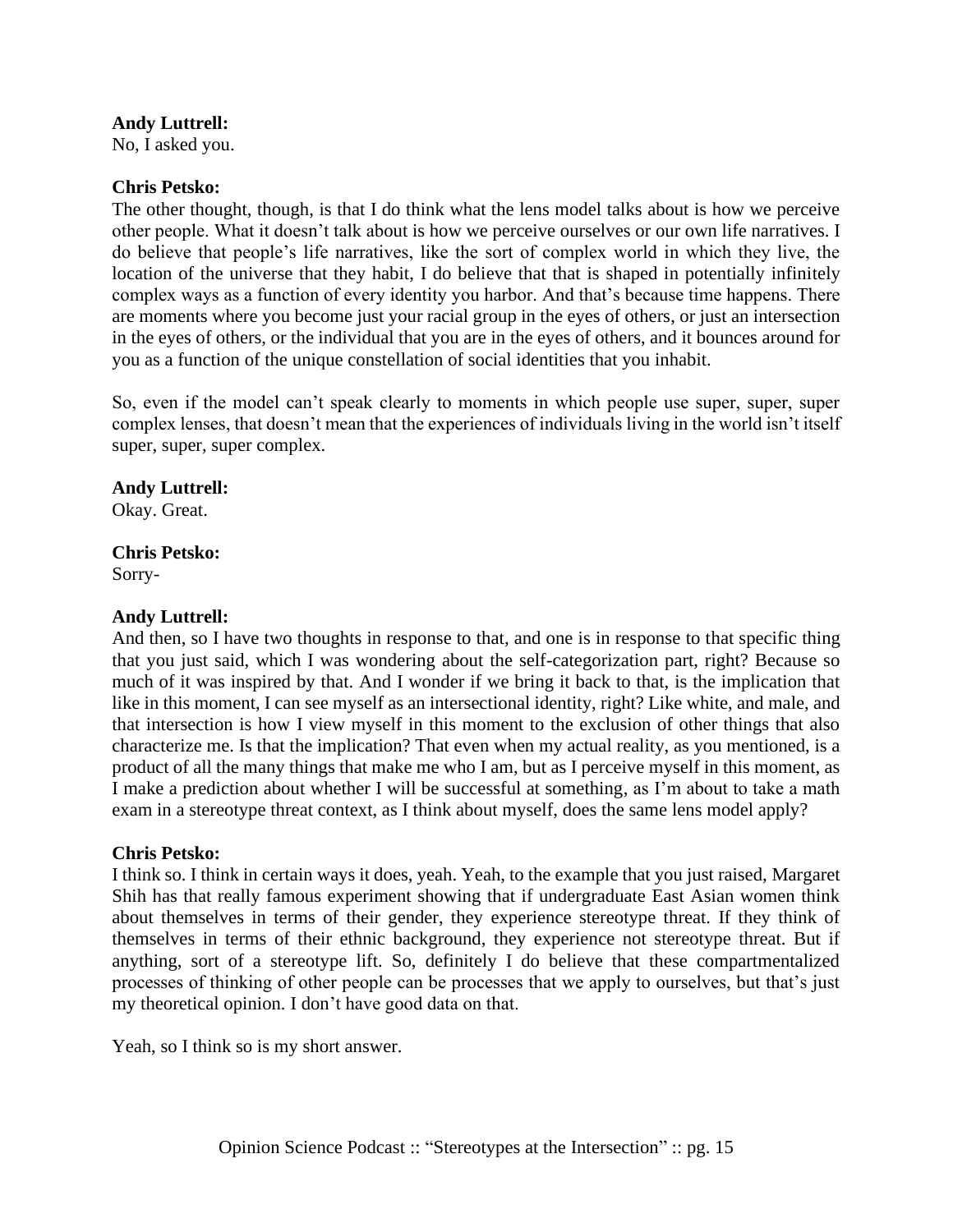And so, the other things that in terms of the stereotype part and judging others, the intersectional identity has to be a category label that carries some meaning, right? Like you're saying? But maybe that isn't true of everyone, right? And so, I'm kind of wondering what happens when people are encouraged to use that intersectional label for someone, but they do not have any assumptions? It sort of reminds me of these issues in public opinion where we go, "I'm answering a survey. You've asked my opinion about the war in this country. I have no idea. I have no information. Nevertheless, I can concoct an opinion in this moment based on what comes to mind as aroused by that question."

So, I just wonder if there's a process of like stereotype integration that people have lay theories about, like I guess it will be an additive quantitative version of this if I don't already have a qualitative category.

#### **Chris Petsko:**

I think you hit the nail on the head. Yeah. I think that in these moments, or what I thought of when you were raising that question was those experiments that I think Ziva Kunda did on what people think about Harvard-educated carpenters. So, you take two totally different categories, and you combine them and just see what people do, and they generate new creative content to try and make sense of the different category labels.

Yeah, basically though, what I was gonna say is I think that they do do some sort of category integration like you're describing, and there's really great theoretical models that explain this process. I think Jon Freeman's dynamic interactive model of person construal is a really great example of this. Basically, in that perspective, if you encounter somebody but you don't have a particular intersectional stereotype per se, but you recognize their race and their gender, you could allow in the moment both their race and their gender to constrain in some kind of parallel constraint fashion the ultimate impression that you have of that person. So, yeah, I do think that if you don't have the intersectional stereotype, you probably use whatever's available to you at hand, and you kind of try and mentally integrate it, sometimes in ways that could be surprising like the Harvardeducated carpenters.

## **Andy Luttrell:**

Which means also that that category can capture my attention. That intersectional category can capture someone's attention even absent a prepared stereotype response, right?

#### **Chris Petsko:**

Yeah. Possibly.

#### **Andy Luttrell:**

If you think about the ways that you outline why might someone pay attention to this category at the exclusion of the other, one is like what is it that makes them distinct in this moment from the social context? Who is saying… I'm forgetting. You could expand on these better than I could.

## **Chris Petsko:**

Yeah. Yeah. Yeah.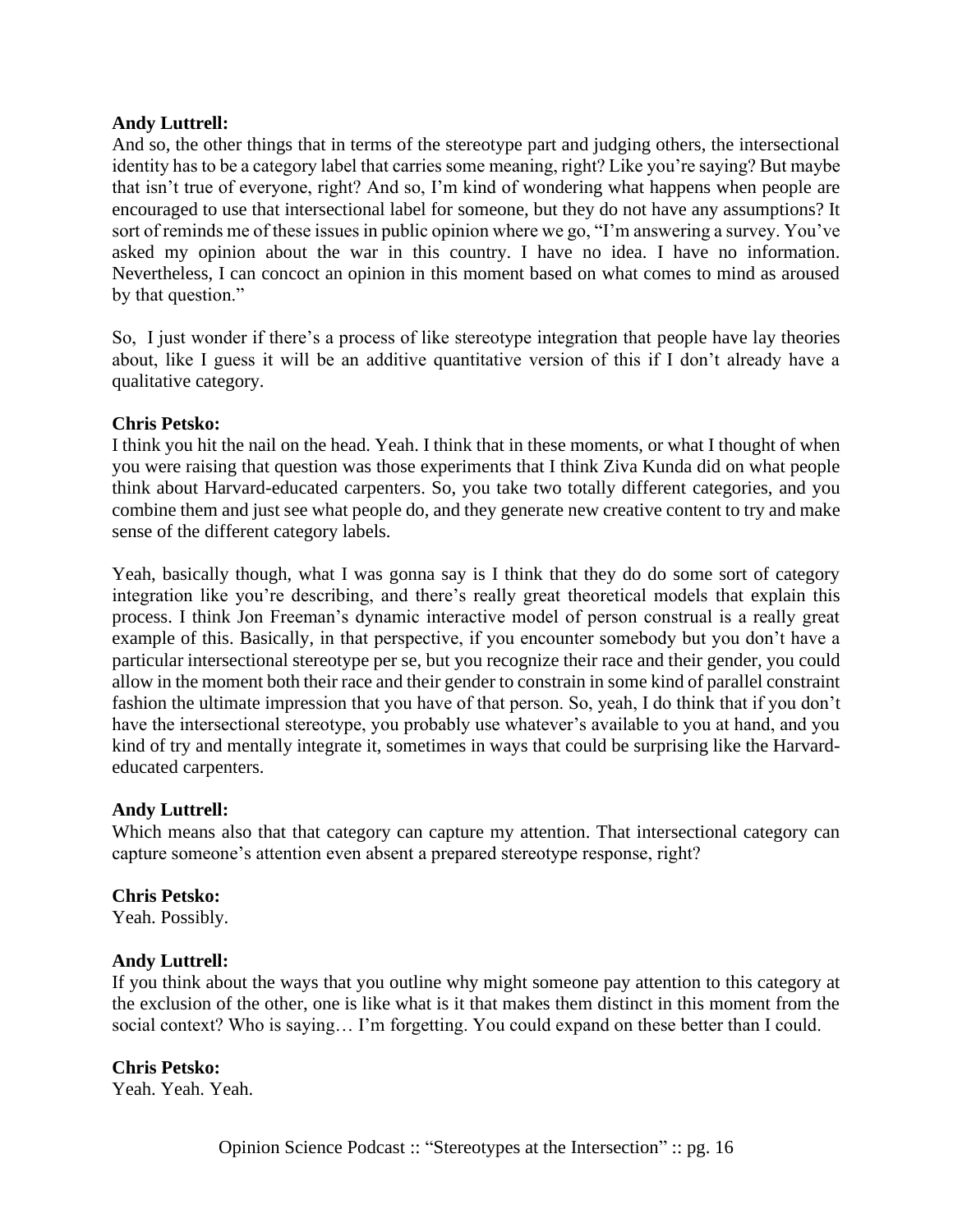But is it possible that people could attend to an intersectional category even if they don't have any real backlog?

## **Chris Petsko:**

Probably. That's probably how intersectional stereotypes form, like you have to start from a place. So, you're a kid, you don't know anything yet, and you're recognizing all the different ways in which people are segregated and hierarchically organized, and you over time start to come up… I mean, you might first start with very general groupings of people. Men and women and your perceptions of men and women, and your perceptions of white individuals versus Black individuals, but then eventually you start to sort of have more exposure to more complexity of the human experience, and you start to form intersectional stereotypes, and I would be willing to wager that to get to that stage, and having crystallized intersectional stereotypes, you have to start with the stage that you brought up. Which is where you got this new person, who's a new intersection, and you're just trying to integrate the best that you can what it is that you know about this person in a stereotypic kind of way.

## **Andy Luttrell:**

Which is a natural segue to ask what's the future of this work, right? What is left undone? We said… I don't know if it was before we started this, but that-

## **Chris Petsko:**

Well, okay, so basically at this stage, what I'm basically doing as a scientist is I'm wildly speculating about a model that really only has a couple of experiments of support so far. So, a few basic extensions of this are just continuing to test the basic assumptions of the model in the context of intersectional stereotyping. I'd love to do this in contexts that are more applied settings, as well, like I told you before that there's that example where sometimes people exhibit more favorable hiring evaluations of gay Black men than they do of Black men who aren't gay or of gay men who aren't Black. That should depend on which lens we're using, so it'd be nice if I could get in there and sort of show that that particular finding probably depends a lot on the position that you're hiring for, or what has been made temporarily salient to you. That's one thing.

The direction that I'm the most excited about for this model, though, was actually spurred to me by a person who was a reviewer on the paper. The person who was a reviewer on the paper was like, "Okay, so you showed that sometimes racial bias just completely flatlines when people pay attention to age. Could this be a tool for antibias interventions?" And at first I went to my coauthors, and I was like, "What should I say? I feel like we should say don't use this as an antibias tool. There's not enough data to stand behind that as a real possibility." But then we talked about it more and I ended up thinking in principle… Okay, so what I didn't want people to do was I didn't want people to try and design interventions where essentially you try to get them to stop being racist by getting them to attend to a different demographic group.

I don't think it's super helpful if you try to get people to stop being racist, but maybe start being ageist, because that's less problematic.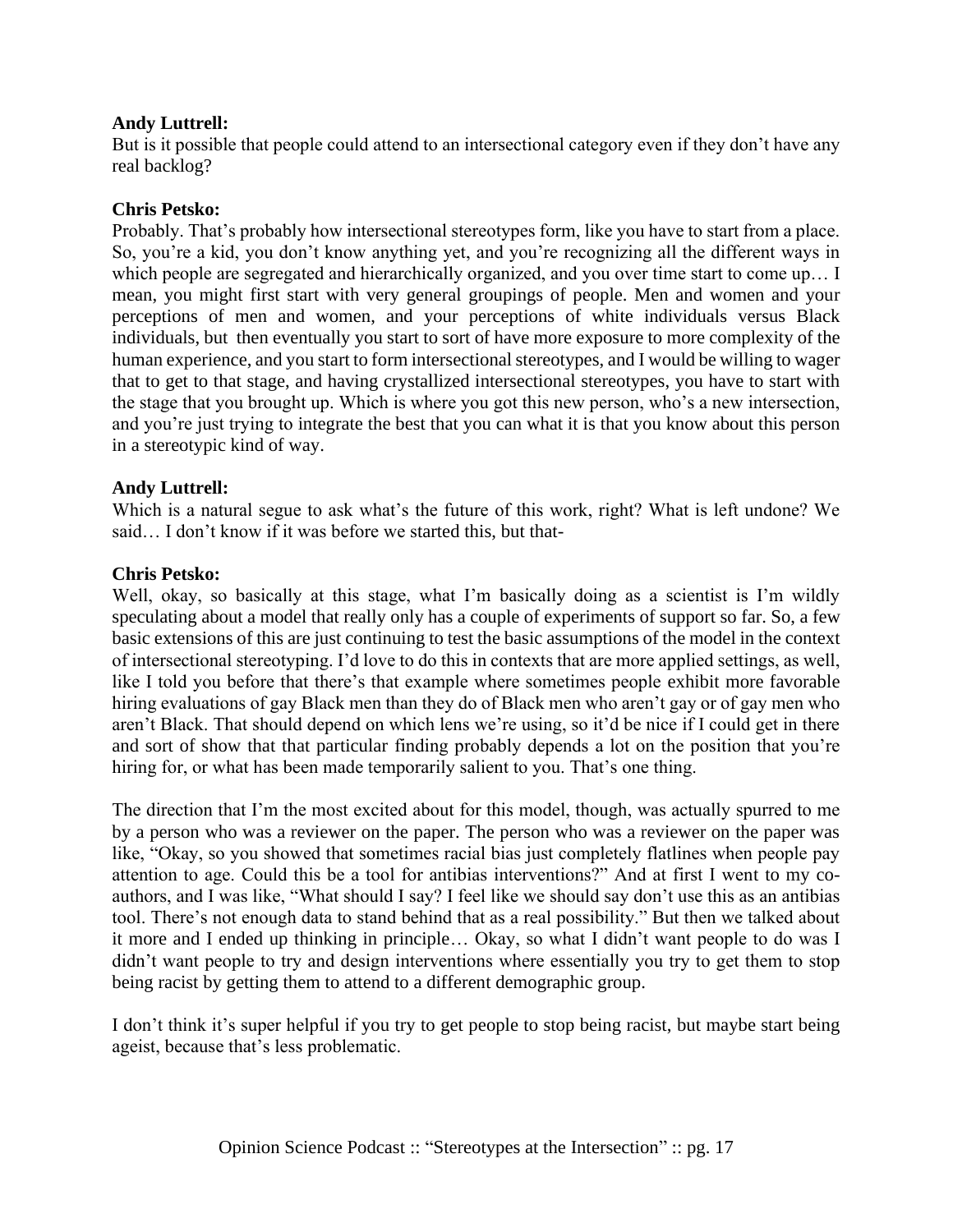Right. Why be racist when you can be sexist?

## **Chris Petsko:**

Right. Exactly. Yeah, I didn't want that situation. But then as we talked more about what a lens could sharpen your focus on, what we realized was that in principle, any identity could serve as the basis for a lens. And these could be demographic groups, but they could also be other things, like the shared professional identity that you and your coworkers have. You and I are both social psychologists and we could in the moment come to view each other through that lens, and we're probably both sort of doing that a bit right now. And the prediction of the model is that if I was to make this particular lens related to our shared identity salient enough, then you and I should stop caring at all about the things that divide us.

And so, I think that that is a super cool idea and it's not even necessarily in the realm of intersectional stereotyping. It's more just like a basic application of the lens model to just general stereotyping and discrimination. But I'd love to see if that ends up being the case, because I think it could be really compelling if it were.

#### **Andy Luttrell:**

It's just reminding me when I did the episode on the contact hypothesis for this, one of the origins of the notion that we could sort of ease racial bias through contact was in World War II, when Black and white soldiers were fighting alongside each other. There were like constraints in the military, they had to combine troops together. Ordinarily, there were Black troops, there were white troops, they didn't integrate, but they kind of just were forced to make it happen. And everyone was worried like, "Oh, this is gonna be a train wreck. Everyone's gonna be at each other's throats." No big deal. Got along fine.

So, that is evidence that like, "Oh, bring people together and these prejudices will ease." But there is some indication that when these white soldiers went home, they didn't… This attitude did not persist or generalize. And it could just be because in this moment, to the exclusion of race, I'm thinking only about our shared identity as Americans fighting in this war.

**Chris Petsko:** Right.

## **Andy Luttrell:**

But take that identity away, take that lens out of my tool kit when I go back home and the war's over. I have no good reason to bring that back into the equation.

#### **Chris Petsko:**

I think that's exactly right. That's what I was gonna respond to you if you hadn't said it. Yeah, I think it's like-

#### **Andy Luttrell:**

Sorry, I should have let you.